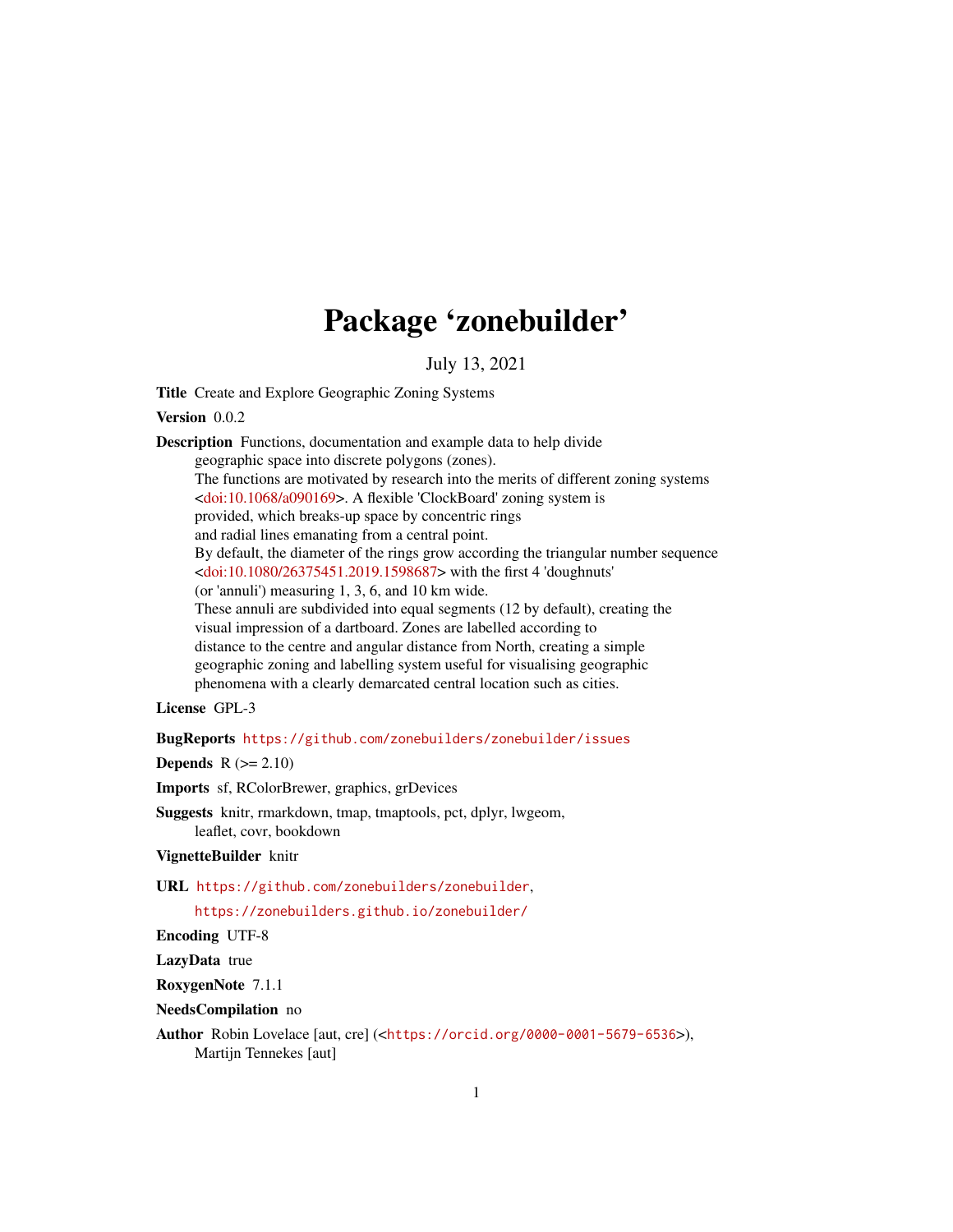<span id="page-1-0"></span>Maintainer Robin Lovelace <rob00x@gmail.com> Repository CRAN Date/Publication 2021-07-12 22:30:02 UTC

### R topics documented:

#### **Index** [11](#page-10-0)

london\_area *Region representing London in projected coordinate system*

#### Description

'london\_a()' and 'london\_c()' return the city boundaries and centre point of London, respectively.

#### Usage

london\_a()

london\_c()

#### Note

'london\_a()' returns a projected version of 'lnd' in 'spDataLarge'. See the 'data-raw' folder in the package's repo to reproduce these datasets The 'lonlat' versions of the data have coordinates in units of degrees.

#### Examples

plot(london\_a(), reset = FALSE) plot(london\_c(), add = TRUE)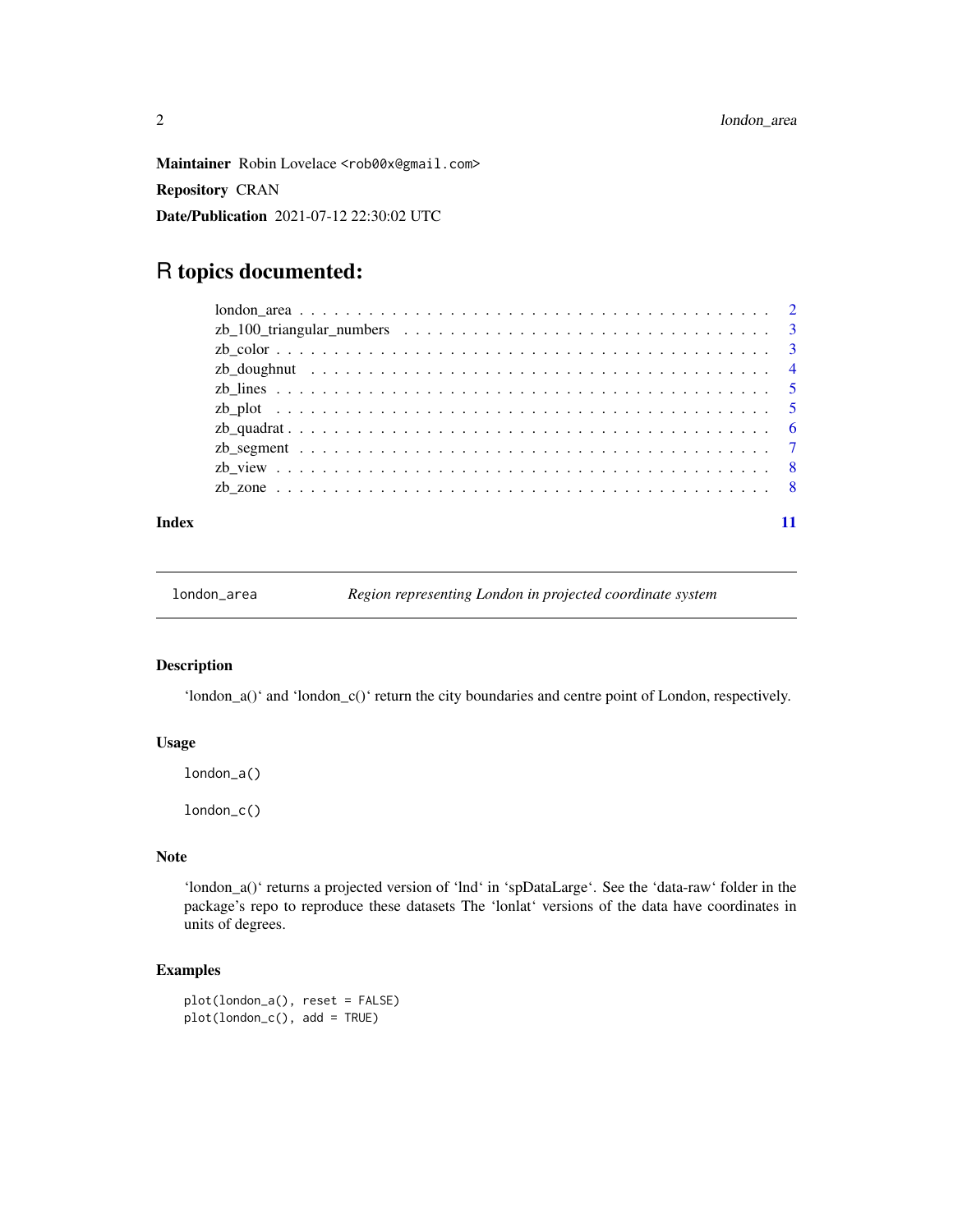<span id="page-2-0"></span>zb\_100\_triangular\_numbers

*The first 100 triangular numbers*

#### Description

The first 100 in the sequence of [triangular numbers](https://en.wikipedia.org/wiki/Triangular\_number)

#### Note

See the 'data-raw' folder in the package's repo to reproduce these datasets

zb\_color *Generate colors for zones*

#### Description

This function generates colors for zones.

#### Usage

```
zb_color(z, palette = c("rings", "hcl", "dartboard"))
```
#### Arguments

|         | An 'sf' object containing zones covering the region                                                                                                                                                              |
|---------|------------------------------------------------------------------------------------------------------------------------------------------------------------------------------------------------------------------|
| palette | Palette type, one of "hc1" (a palette based on the HCL color space), "rings" (a<br>palette which colors the rings using the YlOrBr color brewer palette), "dartboard"<br>(a palette which resembles a dartboard) |

#### Value

A vector of colors

#### Examples

```
z = zb_zone(london_c(), london_a())
zb_color(z)
plot(z[, "circle_id"], col = zb_color(z))
```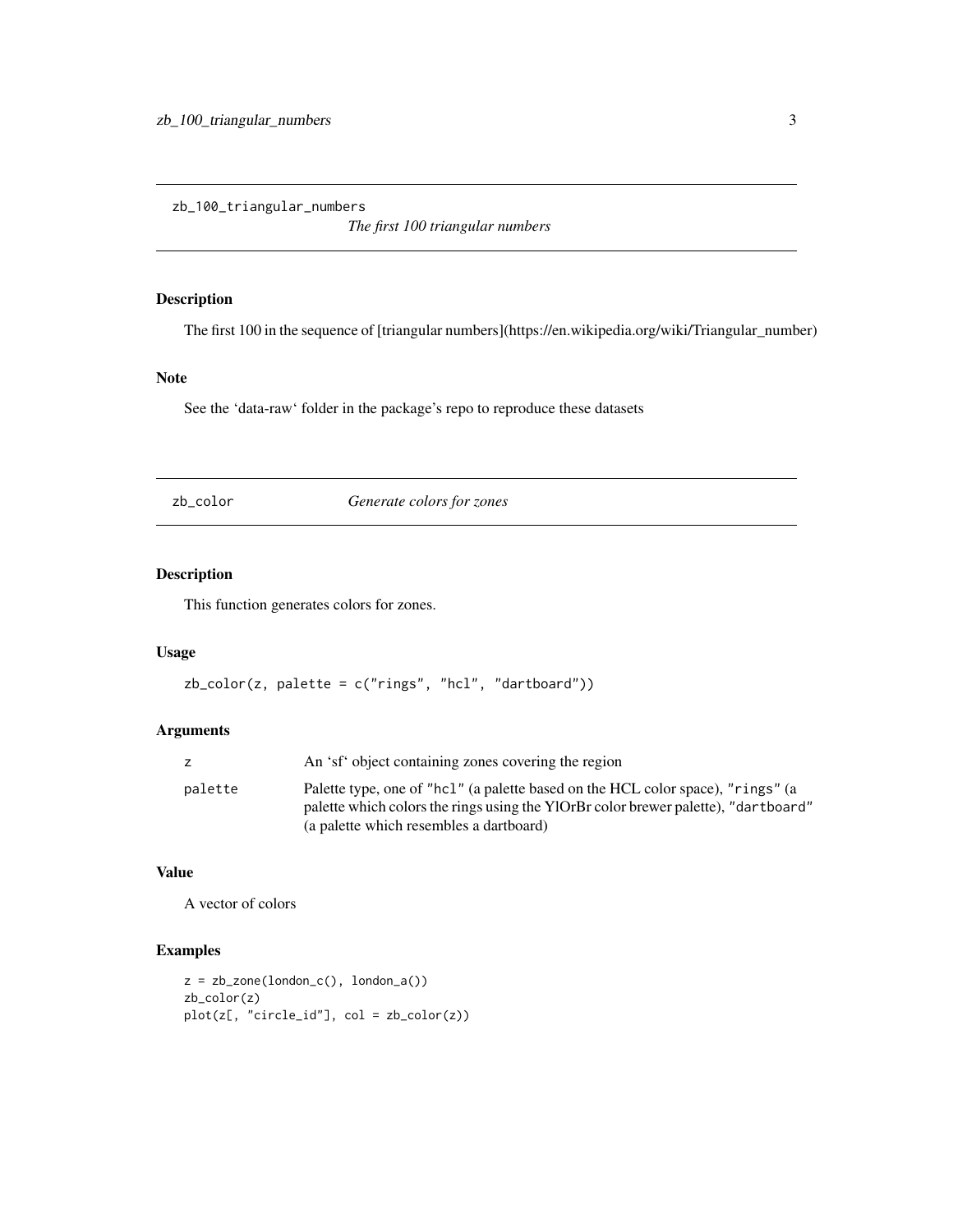<span id="page-3-0"></span>

#### Description

Make doughnuts

#### Usage

```
zb_doughnut(
 x = NULL,area = NULL,
 n_circles = NA,
 distance = 1,
 distance_growth = 1
)
```
#### Arguments

| $\times$        | Centre point. Should be an sf or sfc object containing one point, or a name of<br>a city (which is looked up with OSM geocoding).                                                                                                                              |
|-----------------|----------------------------------------------------------------------------------------------------------------------------------------------------------------------------------------------------------------------------------------------------------------|
| area            | (optional) Area. Should be an sf or sfc object containing one (multi) polygon                                                                                                                                                                                  |
| n_circles       | Number of rings including the central circle. By default 5, unless area is speci-<br>fied (then it is set automatically to fill the area).                                                                                                                     |
| distance        | Distance The distances between the circles. For the center circle, it is the<br>distance between the center and the circle. If only one number is specified,<br>distance_growth determines the increment at which the distances grow for the<br>outer circles. |
| distance_growth |                                                                                                                                                                                                                                                                |
|                 | The rate at which the distances between the circles grow. Only applicable when<br>distance is one number and n_circles > 1. See also distance.                                                                                                                 |

#### Value

An 'sf' data frame

#### Examples

zb\_plot(zb\_doughnut(london\_c(), london\_a()))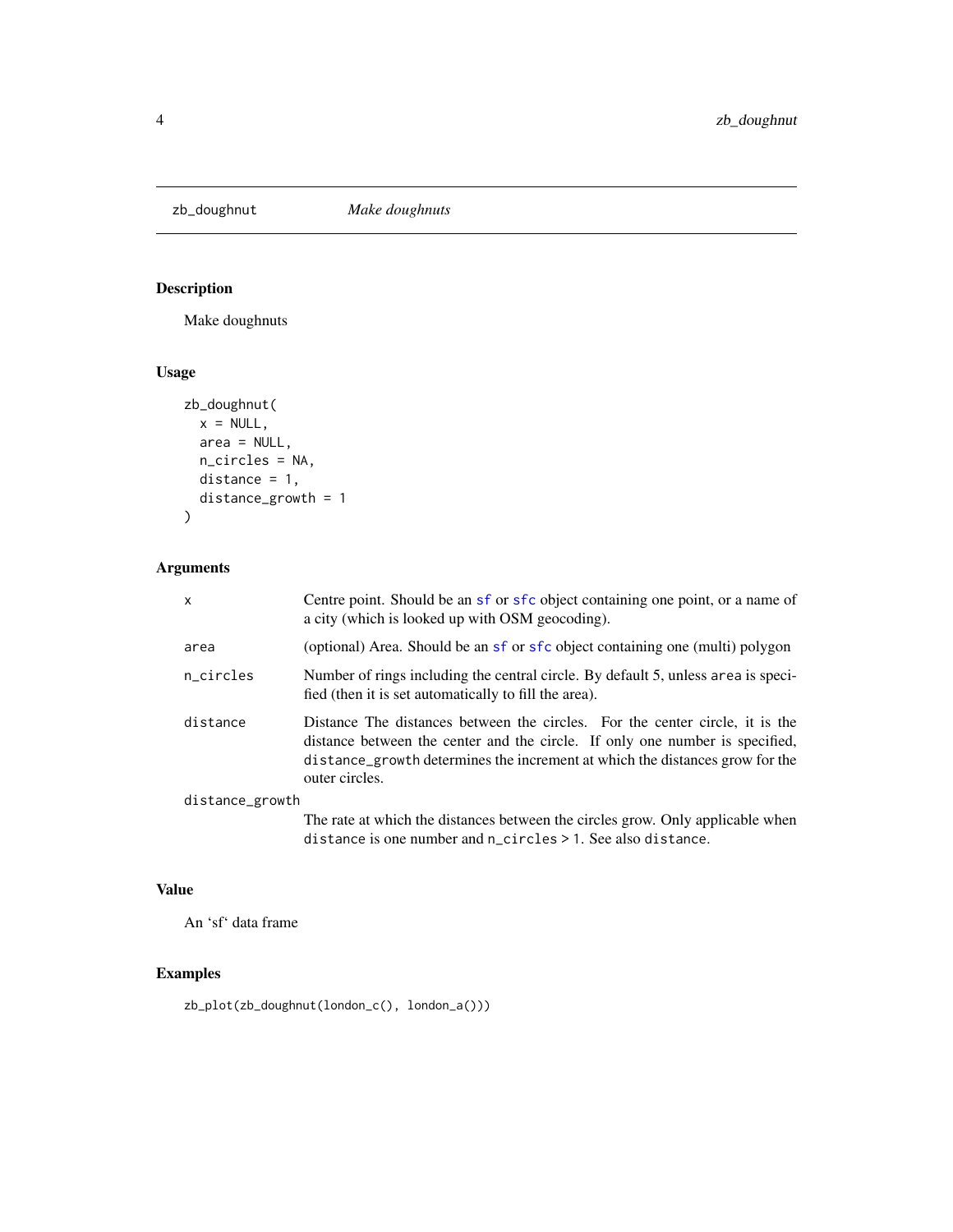<span id="page-4-0"></span>

#### Description

Create lines radiating at equal angles from a point

#### Usage

zb\_lines(point, n, starting\_angle = 45, distance = 1e+05)

#### Arguments

point Center point n Number of lines starting\_angle Starting angle distance Distance

#### Value

Objects of class 'sfc' containing linestring geometries

#### Examples

point = sf::st\_centroid(london\_a())  $n = 4$ l = zb\_lines(point, n) plot(l)

zb\_plot *Plot zones*

#### Description

This function opens a static map of the zones

#### Usage

```
zb_plot(
  z,
 palette = c("rings", "hcl", "dartboard"),
 title = NULL,
  text\_size = c(0.3, 1),zone_label_thres = 0.002
\mathcal{E}
```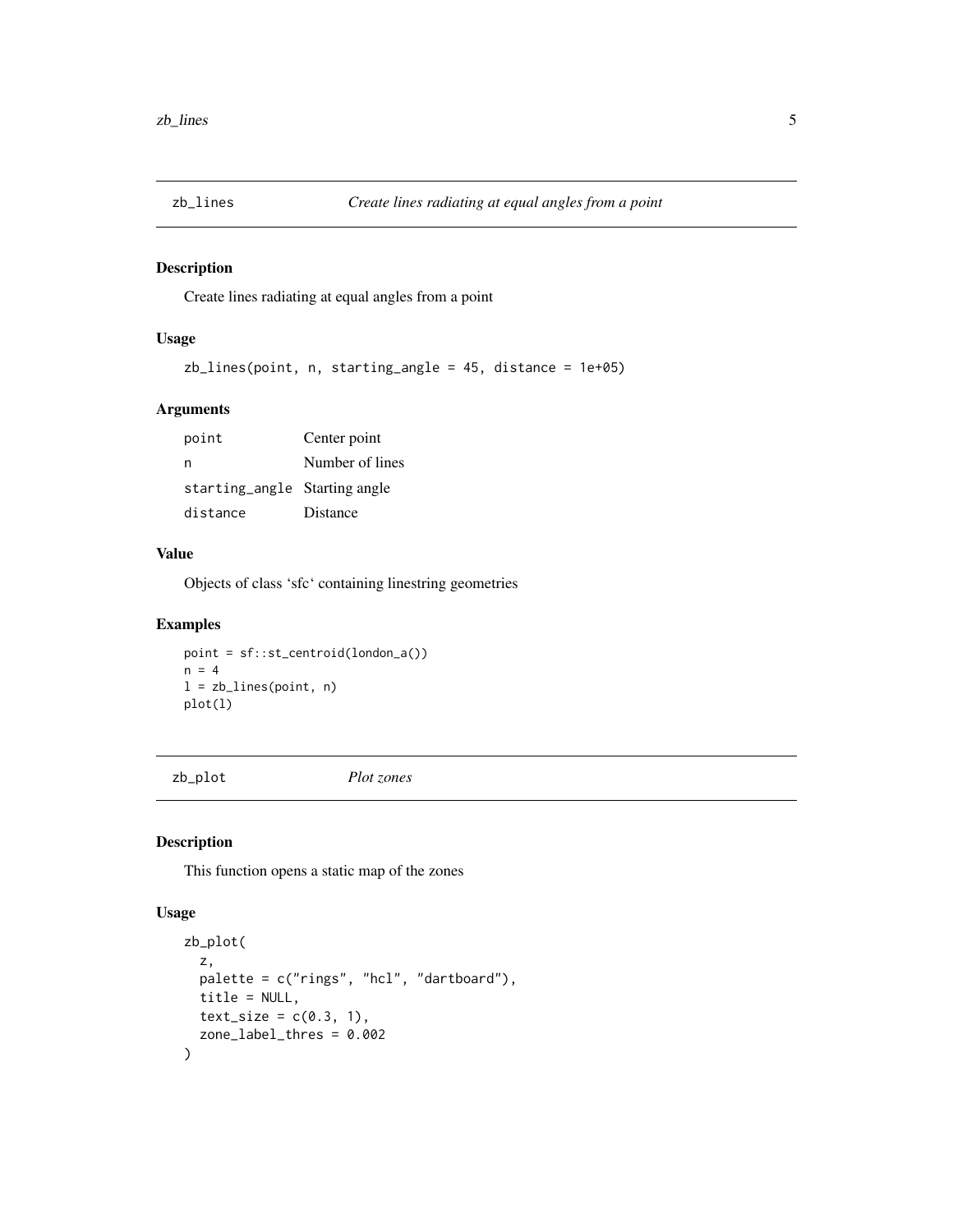#### <span id="page-5-0"></span>Arguments

| z                | An 'sf' object containing zones covering the region                                                                                                                                                                                                                                                                                                                                                        |
|------------------|------------------------------------------------------------------------------------------------------------------------------------------------------------------------------------------------------------------------------------------------------------------------------------------------------------------------------------------------------------------------------------------------------------|
| palette          | Palette type, one of "hcl" (a palette based on the HCL color space), "rings" (a<br>palette which colors the rings using the YlOrBr color brewer palette), "dartboard"<br>(a palette which resembles a dartboard)                                                                                                                                                                                           |
| title            | Plot title                                                                                                                                                                                                                                                                                                                                                                                                 |
| text size        | Vector of two numeric values that determine the relative text sizes. The first<br>determines the smallest text size and the second one the largest text size. The<br>largest text size is used for the outermost circle, and the smallest for the central<br>circle in case there are 9 or more circles. If there are less circles, the relative text<br>size is larger (see source code for exact method) |
| zone_label_thres |                                                                                                                                                                                                                                                                                                                                                                                                            |
|                  | This number determines in which zones labels are printed, namely each zone for<br>which the relative area size is larger than 'zone_label_thres'.                                                                                                                                                                                                                                                          |
|                  |                                                                                                                                                                                                                                                                                                                                                                                                            |

#### Value

A static plot created using R's base 'graphics' package

#### Examples

```
zb_plot(zb_zone(london_c()))
```
zb\_quadrat *Divide a region into quadrats*

#### Description

Divide a region into quadrats

#### Usage

```
zb_quadrat(x, ncol, nrow = NULL, intersection = TRUE)
```
#### Arguments

| x            | X            |
|--------------|--------------|
| ncol         | ncol         |
| nrow         | nrow         |
| intersection | intersection |

#### Value

An sf object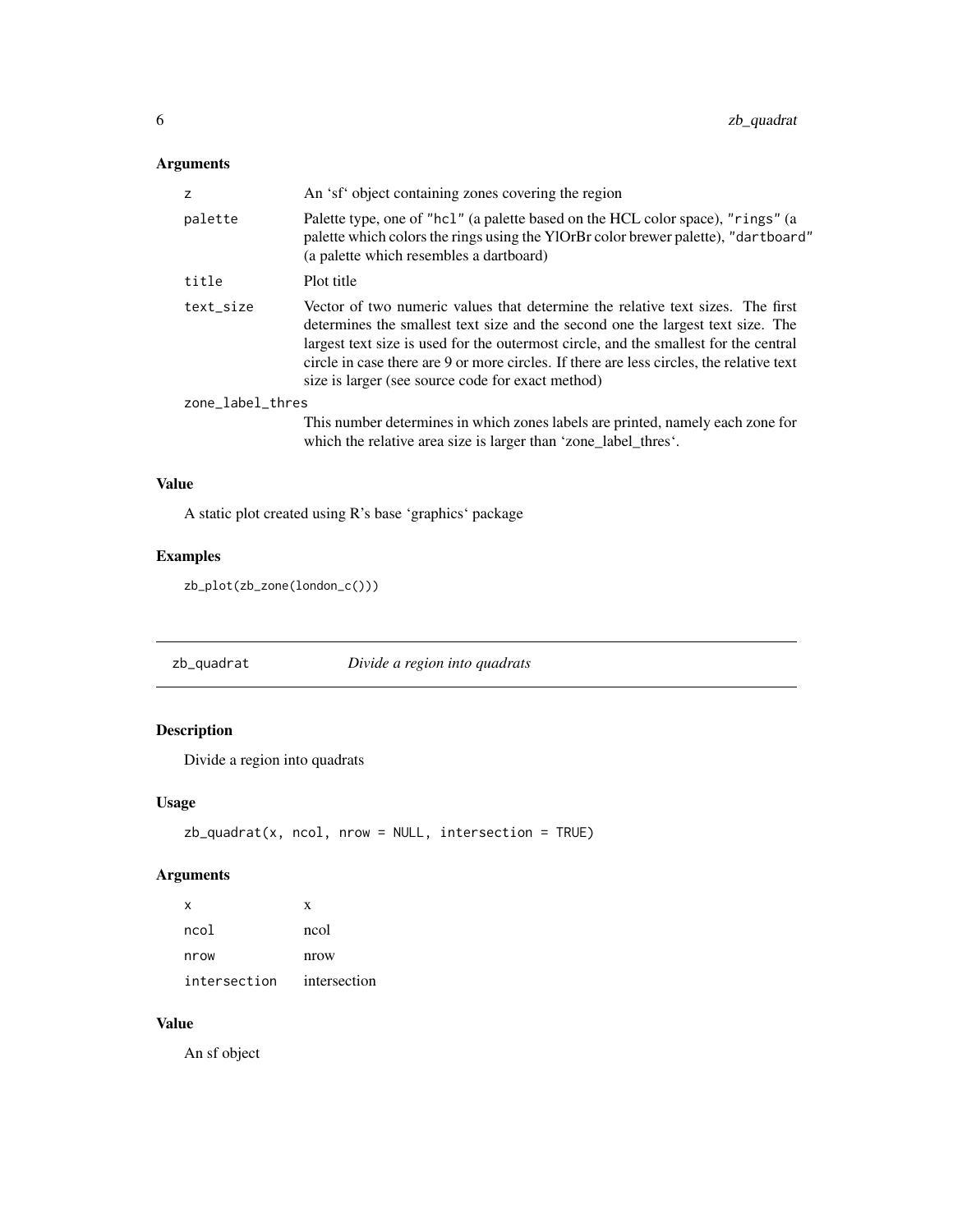#### <span id="page-6-0"></span>zb\_segment 7

#### Examples

```
x = london_a()
c = sf::st_centroid(london_a())
plot(zb_quadrat(x, ncol = 2), col = 2:5)plot(c, add = TRUE, col = "white")plot(zb_quadrat(x, ncol = 3))plot(zb_quadrat(x, ncol = 4))plot(zb_quadrat(x, ncol = 4, intersection = FALSE))
```
zb\_segment *Make segments*

#### Description

Make segments

#### Usage

 $zb_segment(x = NULL, area = NULL, n_segments = 12, distance = NA)$ 

#### Arguments

| X             | Centre point. Should be an sf or sfc object containing one point, or a name of<br>a city (which is looked up with OSM geocoding).                                                                                                                                                                                                                    |
|---------------|------------------------------------------------------------------------------------------------------------------------------------------------------------------------------------------------------------------------------------------------------------------------------------------------------------------------------------------------------|
| area          | (optional) Area. Should be an sf or sfc object containing one (multi) polygon                                                                                                                                                                                                                                                                        |
| $n$ _segments | (optional) Number of segments. The number of segments. Either one number<br>which determines the number of segments applied to all circles, or a vector with<br>a number for each circle (which should be a multiple of 4, see also the argument<br>labeling). By default, the central circle is not segmented (see the argument<br>segment_center). |
| distance      | Distance The distances between the circles. For the center circle, it is the<br>distance between the center and the circle. If only one number is specified,<br>distance_growth determines the increment at which the distances grow for the<br>outer circles.                                                                                       |

#### Value

An 'sf' data frame

#### Examples

zb\_plot(zb\_segment(london\_c(), london\_a()))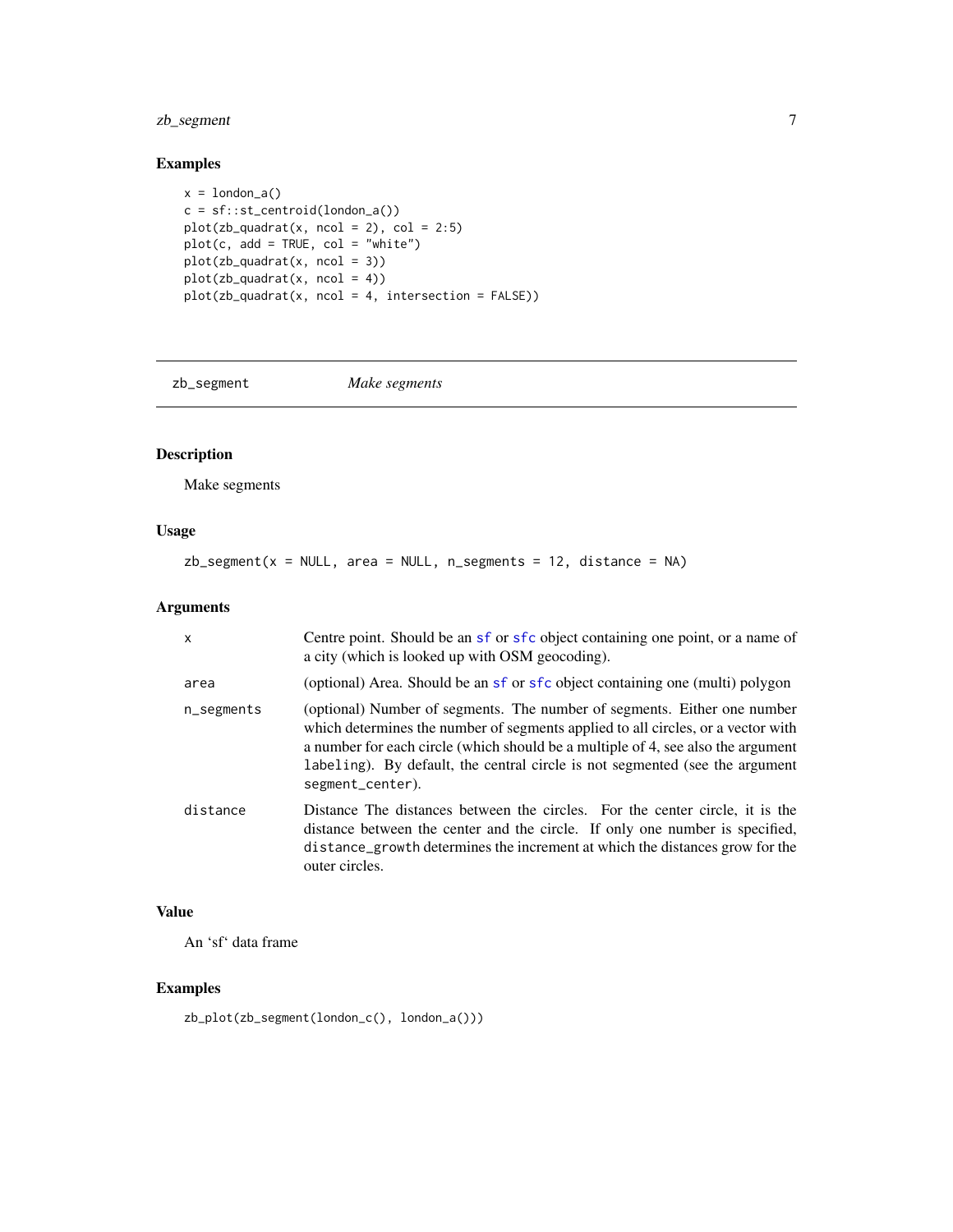<span id="page-7-0"></span>

#### Description

This function opens an interactive map of the zones

#### Usage

```
zb\_view(z, alpha = 0.4, platete = c("rings", "hcl", "dartboard"), title = NULL)
```
#### Arguments

| z       | An 'sf' object containing zones covering the region                                                                                                                                                              |
|---------|------------------------------------------------------------------------------------------------------------------------------------------------------------------------------------------------------------------|
| alpha   | Alpha transparency, number between $0$ (fully transparent) and 1 (not transpar-<br>ent)                                                                                                                          |
| palette | Palette type, one of "hcl" (a palette based on the HCL color space), "rings" (a<br>palette which colors the rings using the YlOrBr color brewer palette), "dartboard"<br>(a palette which resembles a dartboard) |
| title   | The title of the plot                                                                                                                                                                                            |

#### Value

An interactive map created with 'tmap'

#### Examples

```
z = zb_zzone(london_c(), london_a())
zb_view(z, palette = "rings")
```
zb\_zone *Generate zones covering a region of interest*

#### Description

This function first divides geographic space into [annuli](https://en.wikipedia.org/wiki/Annulus\_(mathematics)) (concentric 2d rings or 'doughnuts') and then subdivides each annulus into a number of segments.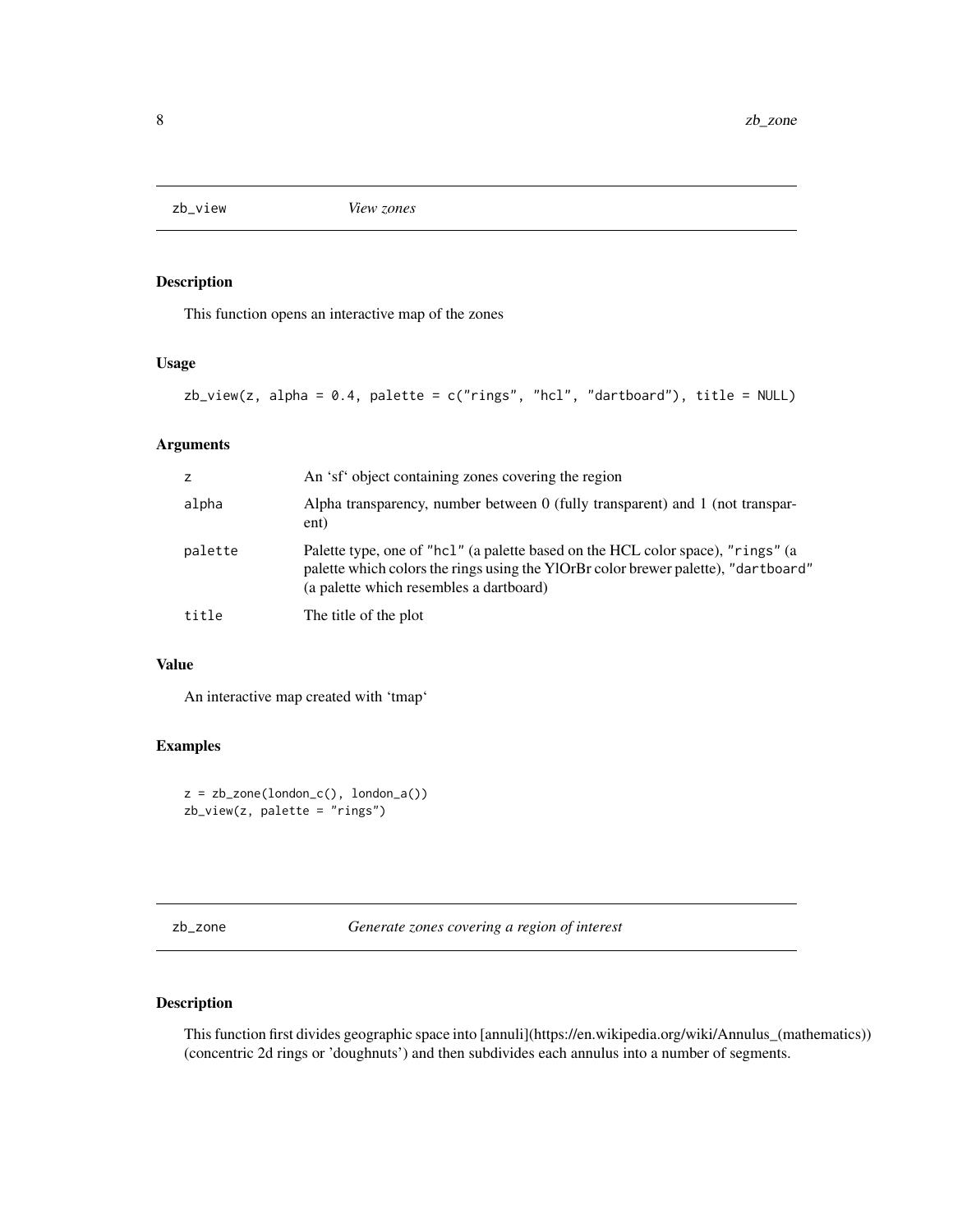<span id="page-8-0"></span>zb\_zone 9

#### Usage

```
zb_zone(
  x = NULL,area = NULL,n_circles = NA,
  n_segments = 12,
  distance = 1,distance_growth = 1,
  labeling = NA,
  starting_angle = NA,
  segment_center = FALSE,
  intersection = TRUE,
  city = NULL
\mathcal{L}
```
#### Arguments

| X               | Centre point. Should be an sf or sfc object containing one point, or a name of<br>a city (which is looked up with OSM geocoding).                                                                                                                                                                                                                                                                                                    |
|-----------------|--------------------------------------------------------------------------------------------------------------------------------------------------------------------------------------------------------------------------------------------------------------------------------------------------------------------------------------------------------------------------------------------------------------------------------------|
| area            | (optional) Area. Should be an sf or sfc object containing one (multi) polygon                                                                                                                                                                                                                                                                                                                                                        |
| n_circles       | Number of rings including the central circle. By default 5, unless area is speci-<br>fied (then it is set automatically to fill the area).                                                                                                                                                                                                                                                                                           |
| n_segments      | (optional) Number of segments. The number of segments. Either one number<br>which determines the number of segments applied to all circles, or a vector with<br>a number for each circle (which should be a multiple of 4, see also the argument<br>labeling). By default, the central circle is not segmented (see the argument<br>segment_center).                                                                                 |
| distance        | Distance The distances between the circles. For the center circle, it is the<br>distance between the center and the circle. If only one number is specified,<br>distance_growth determines the increment at which the distances grow for the<br>outer circles.                                                                                                                                                                       |
| distance_growth |                                                                                                                                                                                                                                                                                                                                                                                                                                      |
|                 | The rate at which the distances between the circles grow. Only applicable when<br>distance is one number and n_circles > 1. See also distance.                                                                                                                                                                                                                                                                                       |
| labeling        | The labeling of the zones. Either "clock" which uses the clock ananolgy (i.e.<br>hours 1 to 12) or "NESW" which uses the cardinal directions N, E, S, W. If the<br>number of segments is 12, the clock labeling is used, and otherwise NESW.<br>Note that the number of segments should be a multiple of four. If, for instance<br>the number of segments is 8, than the segments are labeled N1, N2, E1, E2, S1,<br>S2, W1, and W2. |
| starting_angle  | The angle of the first of the radii that create the segments (degrees). By default,<br>it is either 15 when n_segments is 12 (i.e. the ClockBoard setting) and -45<br>otherwise.                                                                                                                                                                                                                                                     |
|                 | segment_center Should the central circle be divided into segments? 'FALSE' by default.                                                                                                                                                                                                                                                                                                                                               |
| intersection    | Should the zones be intersected with the area? TRUE by default.                                                                                                                                                                                                                                                                                                                                                                      |
| city            | (optional) Name of the city. If specified, it adds a column 'city' to the returned<br>'sf' object.                                                                                                                                                                                                                                                                                                                                   |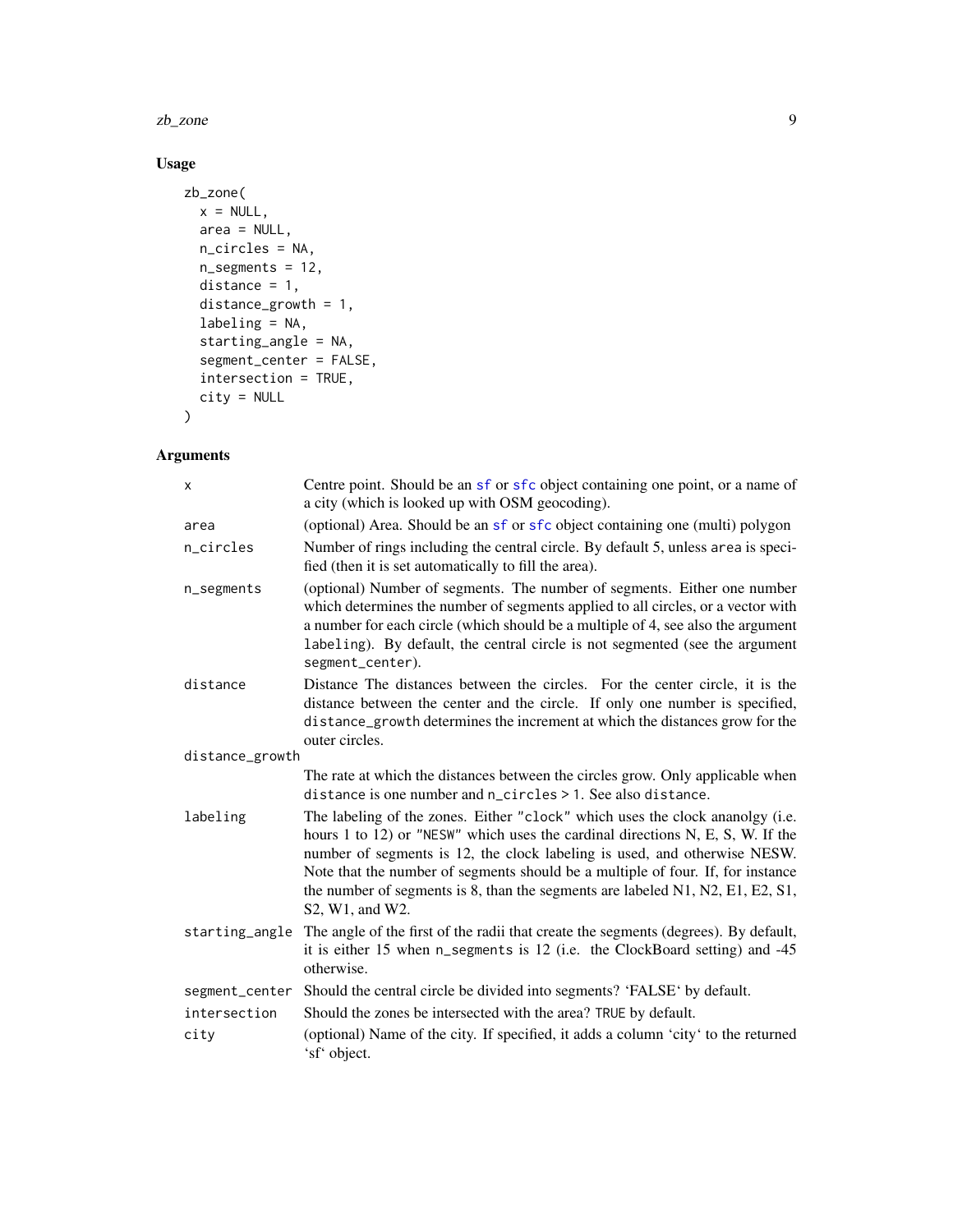#### Details

By default 12 segments are used for each annuli, resulting in a zoning system that can be used to refer to segments in [clock position](https://en.wikipedia.org/wiki/Clock\_position), with 12 representing North, 3 representing East, 6 Sounth and 9 Western segments.

#### Value

An 'sf' object containing zones covering the region

#### Examples

```
# default settings
z = zb_zzone(london_c(), london_a())
zb_plot(z)
if (require(tmap)) {
  zb_view(z)
  z = zb_zone("Berlin")
  zb_view(z)
}
# variations
zb_plot(zb_zzone(london_c(), london_a(), n_circles = 2))zb_pplot(zb_zzone(London_c(), London_a(), n_circles = 4, distance = 2, distance_growth = 0))zb_plot(zb_zone(london_c(), london_a(), n_circles = 3, n_segments = c(1,4,8)))
```